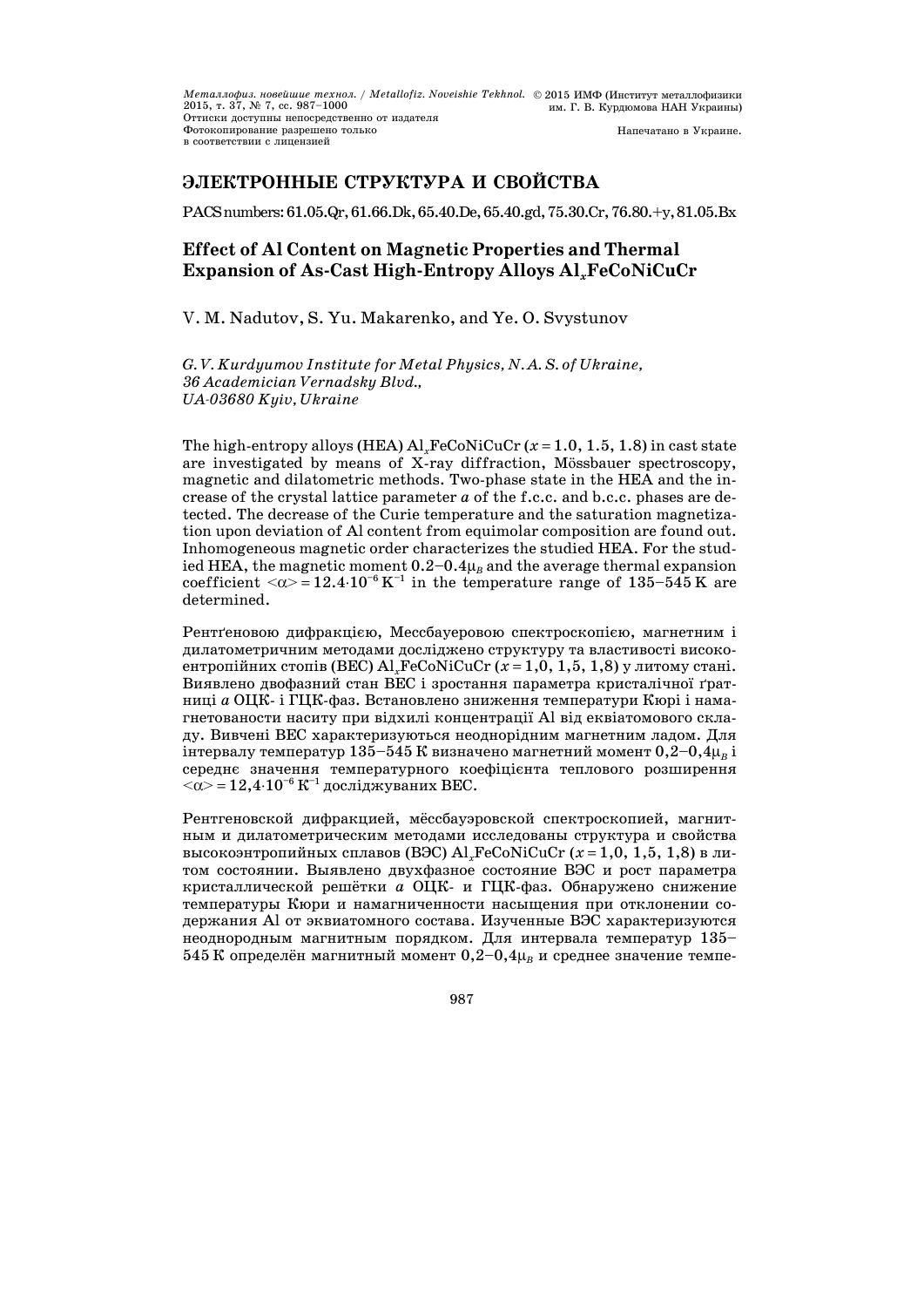ратурного коэффициента теплового расширения  $\langle \alpha \rangle = 12,4 \cdot 10^{-6} \text{ K}^{-1}$  исследуемых ВЭС.

**Key words:** high-entropy alloys, structure, magnetic properties, thermal expansion, Mössbauer effect.

*(Received March 11, 2015 )*

#### **1. INTRODUCTION**

Studies over the last few years of so-called high-entropy alloys (HEA) opened new opportunities to develop new structural and functional materials. By definition, HEA contain five or more different principal elements in equimolar or nearequimolar ratios. HEA may contain principal elements with the concentration of each element being between 5 and  $35$  at.% [1, 2]. A characteristic feature of these alloys is that they do not have the element as host.

 Model conceptions of multicomponent solid solutions are applied for HEA, which are characterized by large mixing entropy as a measure of chaos and probability of single-phase state in a system minimizing a free energy  $G = H - TS$ . Assuming the absence of interaction between different elements, the change in the mixing entropy of *n* elements

 $\sum_{i=1}$  $\Delta S_{\rm max}^{}=-R\sum^{n}{}% \Delta S_{\rm max}^{}=0.1~\mathrm{MeV}^{-1}$  $S_{\max} = -R{\sum_{i=1}^{} {{c_i}} \ln {c_i}}$  reaches a maximum for equimolar concentrations

 $c_i$  and is much larger than the enthalpy change  $\Delta H$ .

 Contrary to theoretical assumption, it was found that HEA are crystallized in a state with two or more phases and decomposed to both dendrites and interdendrites [2—8]. It was shown in [3] that the system AlCoCrCuFeNi with the each element 0.5 or 1.0 in molar ratio exhibits simple f.c.c. and b.c.c. solid solution phases. Co, Cu, Ni elements enhance f.c.c. phase formation while Al and Cr enhance b.c.c. phase formation in the alloy systems. Along with that, the b.c.c. phase tends to form a nanospaced spinodal structure during cooling  $[2-4]$ , and, in some cases, it coexists with the amorphous phase [2]. Copper tends to segregate in the interdendrite region and forms a Cu-reach f.c.c. phase [3]. The considerably inhomogeneous distribution of Cu mainly on boundaries of dendrites and other phases was reported in [5].

 The lattice parameters of the f.c.c. and b.c.c. phases in the HEA Al<sub>x</sub>CoCrCuFeNi  $(0 \le x \le 3)$  increased with the increasing Al concentration [2, 4]. It was stated in [6] that decomposition in dendritic and interdendritic areas of equimolar HEA with the formation even six phases with different nanoscale morphology, types of structure and chemical composition occurs during the melt solidification, the following homogenization and cooling. It was shown in [7] that cooling rate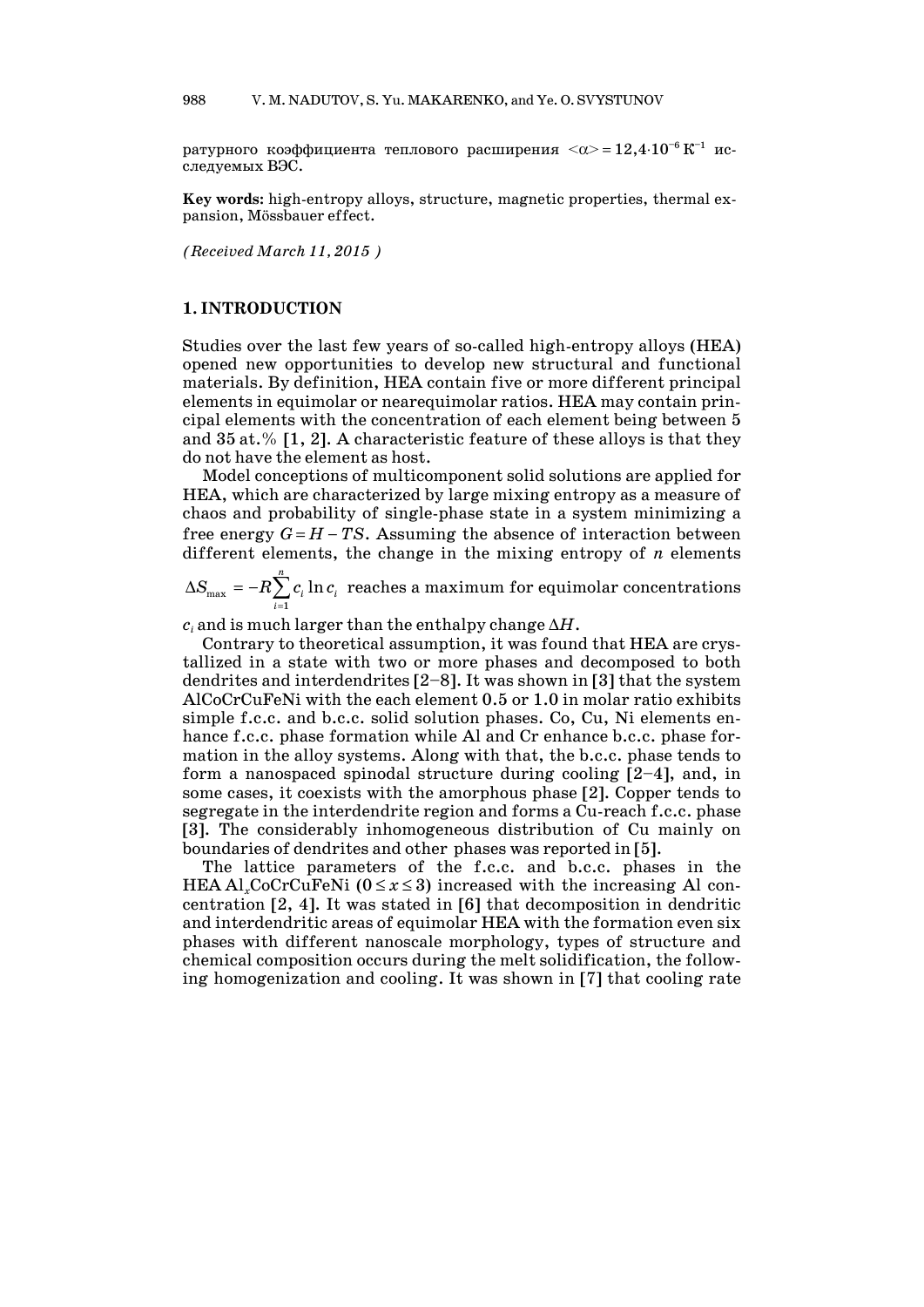of a melt during foundry (10–20 K·s<sup>-1</sup>) or its spraying (10<sup>6</sup>–10<sup>7</sup> K·s<sup>-1</sup>) have a dramatic impact on the structure and the phase composition of AlCoCrCuFeNi HEA. The homogeneous submicrocrystalline grain with b.c.c. structure was obtained just at high-rapid cooling  $(10^6\,\mathrm{K}\cdot\mathrm{s}^{-1})$ [8].

 Thus, it was concluded in [9] that the modulated structure of the equimolar AlCoCrFeNiCu HEA consists of NiAl intermetallics, a  $(\alpha$ -Fe, Cr) solid solution, some Cu enriched phase precipitates and a doubt as to the high-entropy idea to apply to multicomponent alloys was expressed.

 At the same time, HEA have attracted much attention because they possess unique properties. The b.c.c. phase significantly increases hardness of the Al<sub>x</sub>CoCrCuFeNi HEA varied within the  $208-458H_v$  depending on Al content [3]. A solution-hardening mechanism was assumed in [2]. However, it was reported in [9] that a high-strength phase in the HEA is a NiAl intermetallic phase. High mechanical properties, strain hardening capacity and abrasive wear of the HEA  $Al_xCoCrCuFeNi$  ( $0 \le x \le 3$ ) were revealed in [10, 11].

 Due to above-mentioned properties, HEA are advanced candidates as high-strength engineering materials particularly for metallic wearresistant, corrosion-resistant and electroconductive coatings. In this respect, the electrical and magnetic properties of HEA as well as their thermal expansion has to be investigated in all aspects of details. It was reported in [12] that as-cast, as-homogenized and as-deformed HEA Al*x*CoCrFeNi exhibit high residual electrical resistivity 100—220  $\mu\Omega$  cm and low temperature coefficient of resistivity 82.5 ppm K<sup>-1</sup> in the temperature range of 4.2—300 K.

The optimal composition of the FeCoNi(AlSi)<sub>x</sub> alloys ( $0 \le x \le 0.8$ ) providing a balanced features like the magnetic, electrical and mechanical properties was determined in [13]. Particularly, the high saturation magnetization ( $\leq 1.15$  T) and low coercivity (1.4 A/m) were obtained, that allowed to recommend these alloys as soft-magnetic materials. Authors of [13] believe that the obtained features of HEA are caused by both high contents of the ferromagnetic metals Fe/Co/Ni and also higher atomic packing density (or atomic volume fraction) of the f.c.c. structure. It was found in [9, 14, 15, 16] that as-cast equimolar AlCoCrFeNiCu HEA displays typical ferromagnetic behaviour  $(\sigma_s \approx 38-44 \text{ emu/g at } 300 \text{ K})$  that on the assumption of authors is determined by spinodal decomposition in Fe—Cr-rich regions [16] or existence of paramagnetic NiAl intermetallics and magnetic solid solution  $(\alpha$ -Fe, Cr) [9].

 The data on the Curie temperature as a function of Al content in homogenized  $\text{Al}_x\text{CoCrFeNi}$  ( $0 \le x \le 2$ ) HEA were reported in [12]. The value of  $T_c$  is relatively low and increases from 90 to 440 $\degree$ C with the varying concentration within the range  $x = 0.25 - 1.25$ . However,  $T_c$  of this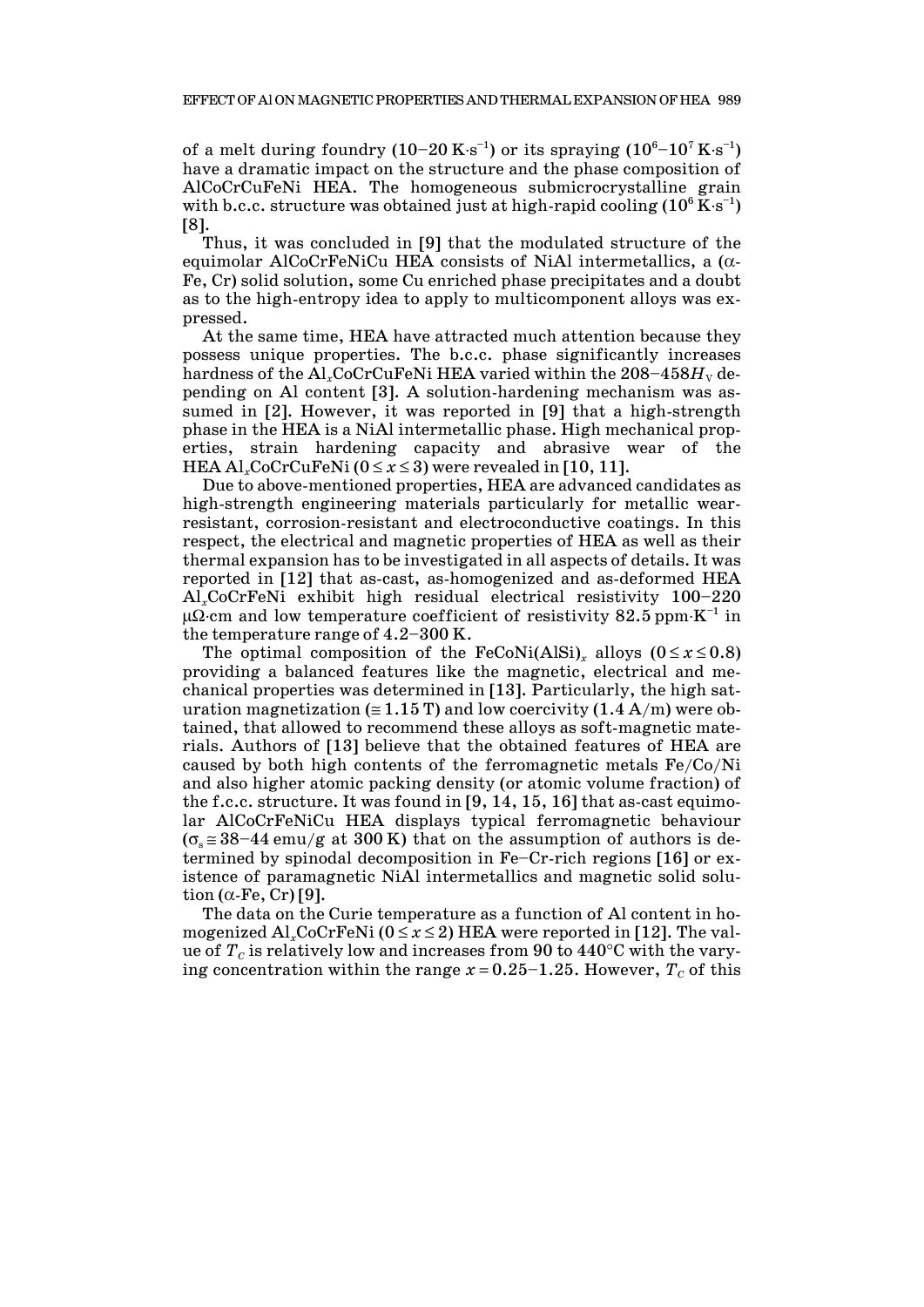alloy system at  $x = 2$  is uncertain quantity; particularly, it equals  $375^{\circ}$ C in [12] and  $157^{\circ}$ C in [14].

The data on thermal expansion coefficient (TEC)  $\alpha$  of HEA are absent in literature up to now, although such a feature is important for constructions, in which HEA are joined with another materials, for example, as coatings on metal surfaces. Thermal expansion of annealed Al<sub>x</sub>CoCrFeNi ( $0 \le x \le 2$ ) HEA was studied only at high temperatures (423–1073 K [17]). For example, for HEA with  $x=1$ , two minima on temperature dependence of  $\alpha$  were detected at 844.1 K and 920 K, the first of which is attributed to the Curie temperature and the second one is identified as  $\sigma$ -phase precipitation that has a NiCoCr structure. The TEC decreased with the increasing aluminium content *x*. However, it could be noted that the derived TEC of the HEA does not characterize their thermal expansion nearby and below the room temperature at which the diffusion processes are slowed down. In addition, the Curie temperature obtained in [17] is inconsistent with the much lower values of  $T_c = 200 - 440$  K reported in [12].

 Thus, the aim of this work was to study the magnetic properties and thermal expansion of the as-cast Al*x*FeCoNiCuCr HEA at the temperatures below 650 K depending on deviation of Al content from equimolar composition  $(x=1, 1.5,$  and 1.8). The distribution of the hyperfine magnetic fields at iron nuclei in one of the HEA  $(x=1.5)$  was analysed on the basis of the Mössbauer data.

## **2. MATERIAL AND METHODS**

The Al<sub>x</sub>FeCoNiCuCr alloy ingots with the Al content of  $x = 1, 1.5$ , and 1.8 were prepared by a vacuum ark melting of mixture of elements Al, Fe, Co, Ni, Cu, Cr with the purities of better than 99.9 wt.%. The chemical composition of the alloys was determined by X-ray fluores-

|                | $\pmb{\mathcal{X}}$ | wt.%    |      |      |      |      |             |
|----------------|---------------------|---------|------|------|------|------|-------------|
| Sample         |                     | Al      | Fe   | Co   | Ni   | Cu   | $_{\rm Cr}$ |
| $A_1$          | 1.0                 | 8.8     | 18.1 | 18.3 | 18.9 | 19.7 | 16.0        |
| A <sub>2</sub> | $1.5\,$             | 12.2    | 17.4 | 17.3 | 18.6 | 19.4 | 14.9        |
| $A_{3}$        | 1.8                 | 14.9    | 16.8 | 17.1 | 17.7 | 18.7 | 14.7        |
|                |                     | $at.$ % |      |      |      |      |             |
| $A_1$          | 1.0                 | 17.2    | 17.1 | 16.3 | 16.9 | 16.3 | 16.2        |
| $A_2$          | 1.5                 | 23.0    | 15.9 | 14.9 | 16.1 | 15.5 | 14.6        |
| $A_{3}$        | 1.8                 | 27.3    | 14.9 | 14.4 | 14.8 | 14.6 | 14.0        |

**TABLE 1.** Chemical composition of the Al*x*FeCoNiCuCr alloys.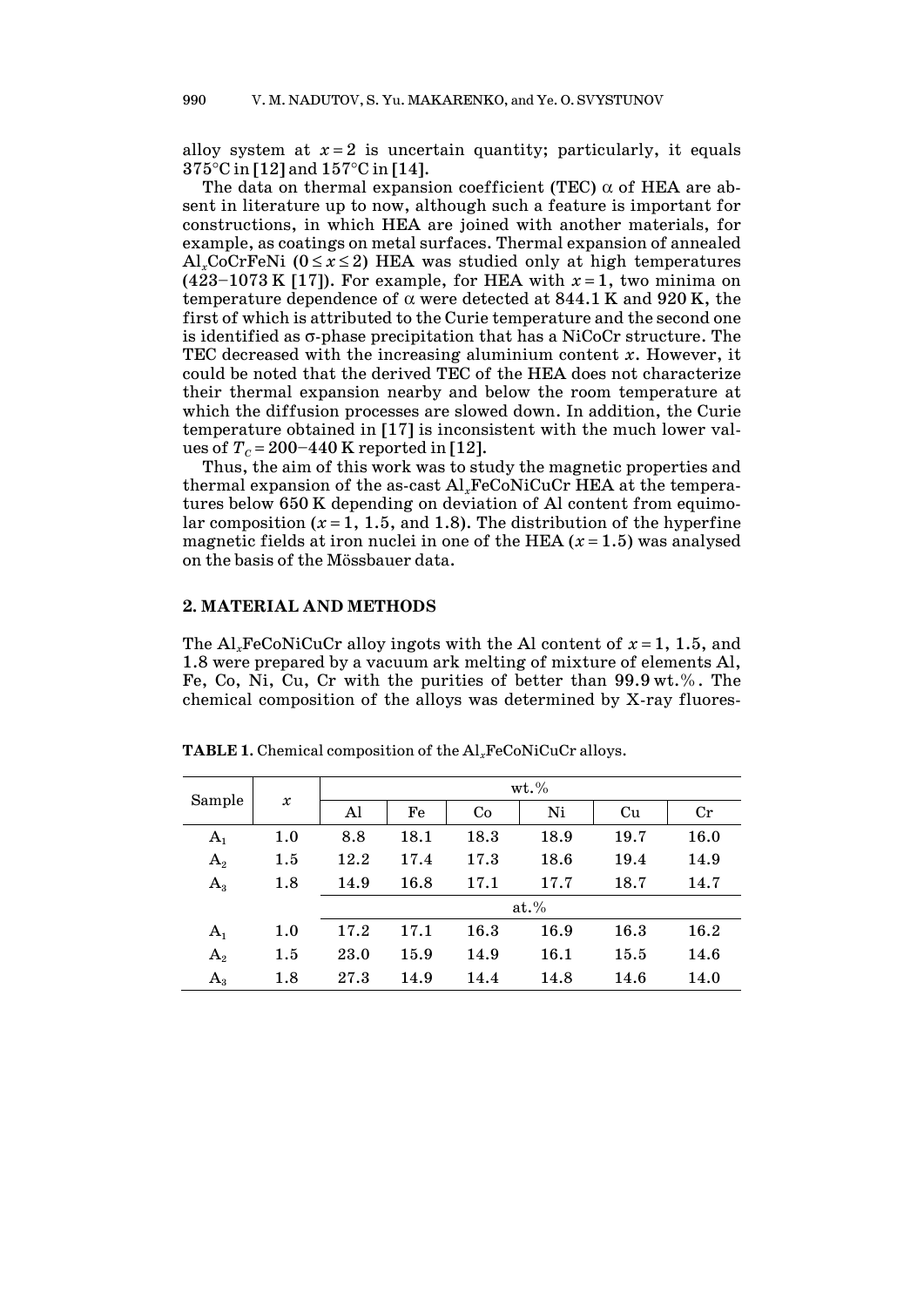cence analysis (see Table 1).

The rectangular specimens of  $10-15$  mm in length were machined for X-ray diffraction analysis and measurements of properties. Foils of 20—30 m in thick for Mössbauer measurements were performed by mechanical polishing of plates and following etching in acid.

 The structure and the phase composition of the alloys were studied by means of X-ray diffraction analysis at room temperature using 'DRON-3M' diffractometer and  $CoK_{\alpha}$ -radiation. Before measurements, a layer of  $0.2-0.25 \mu m$  in thickness was etched from a sample surface in order to eliminate a probable hardening after machining.

 The field dependence magnetization of the HEA was measured by means of ballistic magnetometer at  $293 K$  in the magnetic field of 0–  $800 \text{ kA-m}^{-1}$ , and using these curves the saturation magnetization was estimated. The alternating current (AC) magnetic susceptibility was measured in a temperature range of 80—650 K by means of induction method based on the compensated transformer using weak magnetic field of a 400 A $\cdot$ m<sup>-1</sup> in magnitude and 1 kHz in frequency.

 The dilatometric measurements were carried out in the induction quartz dilatometer within the temperature range 135—530 K. The initial longitudinal sample size  $l = 12-13$  mm was measured with an accuracy of  $\pm 0.005$  mm. The calculations of TEC were performed using software, which provides smoothing of the experimental curves and the accuracy of  $\pm 0.3 \cdot 10^{-6}$  K<sup>-1</sup>.

 The Mössbauer measurements were performed at room temperature using a MS 1101E spectrometer. The  $\gamma$ -quantum source was the <sup>57</sup>Co isotope of  $5 \mu$ Ci in radioactivity. Velocity calibration and the isomer shifts were estimated with respect to  $\alpha$ -Fe foil. The accuracy of the velocity measurements was  $0.016$  mm/s in the range of  $\pm 8$  mm/s. The Mössbauer spectrum was treated by Window method.

#### **3. RESULTS AND DISCUSSION**

#### **3.1. X-Ray Diffraction Analysis**

In order to certify samples and compare with the known data, the Xray diffraction analysis was carried out. The measurements revealed the f.c.c. and b.c.c. phases in the cast Al*x*FeCoNiCuCr HEA (Fig. 1) that is in accordance with the data reported previously in  $[1-4]$ . The equimolar HEA  $A_1$  consists of b.c.c. and two f.c.c.<sub>1</sub> and f.c.c.<sub>2</sub> phases, although the HEA  $A_2$  ( $x=1.5$ ) and  $A_3$  ( $x=1.8$ ) contain just b.c.c. and one f.c.c.<sub>1</sub> phases. The f.c.c.<sub>2</sub> phase in the  $A_2$  and  $A_3$  HEA was not detected. The lattice parameters of the phases in the equimolar HEA  $A_1$ are  $a_{b,c,c} = 0.2871$  nm,  $a_{f,c,c,1} = 0.3624$  nm, and  $a_{f,c,c,2} = 0.3592$  nm. The parameters  $a_{b,c,c}$  and  $a_{f,c,c,1}$  increased with the increasing Al content in the HEA  $A_2$  and  $A_3$  (see Table 2). For example, in the case of  $A_3$  sample,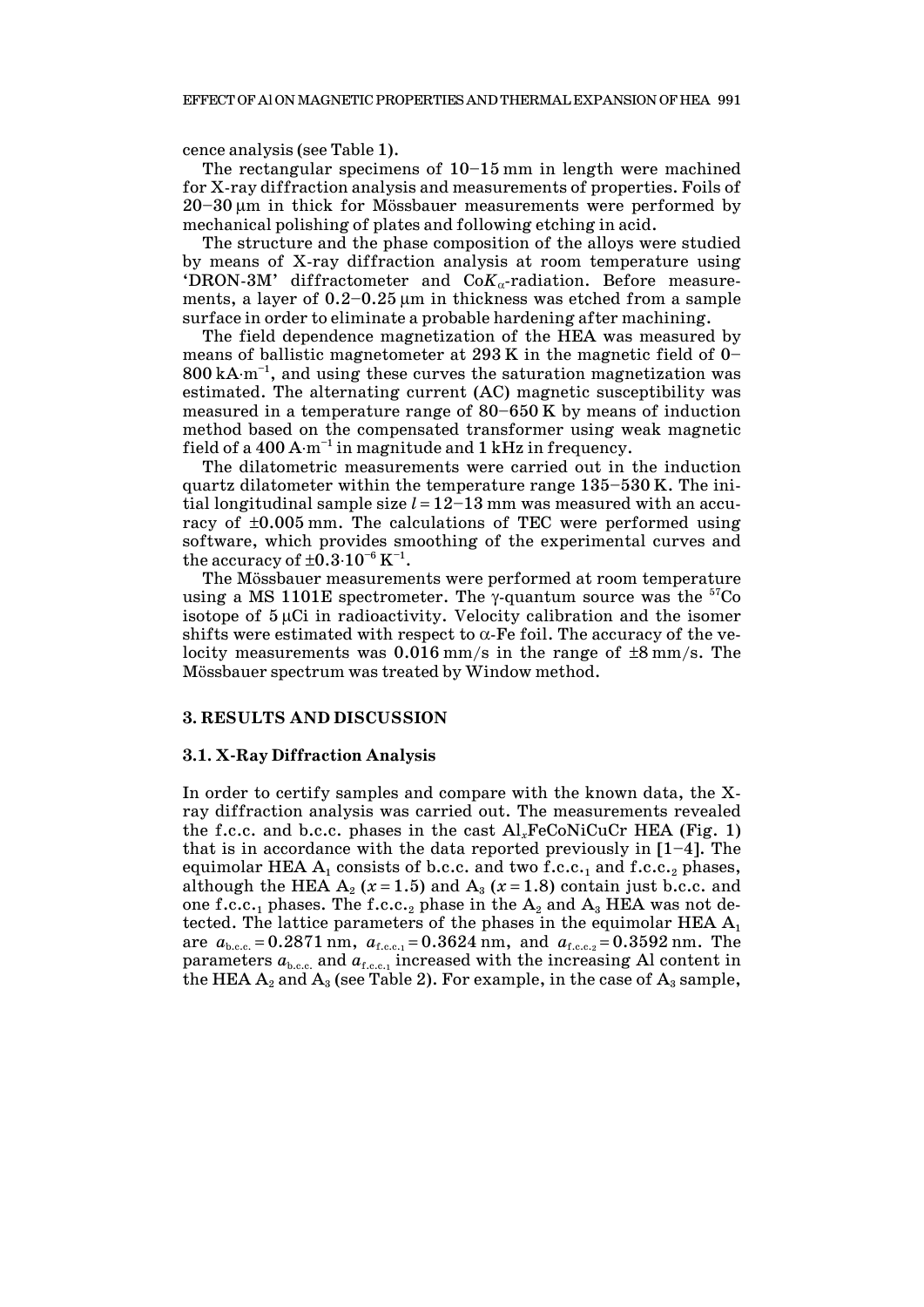the increment for  $a_{b.c.c.}$  is 0.38% and for  $a_{f.c.c.1}$  it is 0.66%. This means that Al was dissolved in both phases. The obtained results are consistent with the concentration dependence of the lattice parameter of the b.c.c. and f.c.c. phases in the Al*x*FeCoNiCuCr HEA reported in [2, 4].



**Fig. 1.** The diffraction patterns of the Al<sub>x</sub>FeCoNiCuCr HEA:  $x = 1$  (A<sub>1</sub>) (*a*),  $x = 1.5$  (A<sub>2</sub>) (*b*),  $x = 1.8$  (A<sub>3</sub>) (*c*).

**TABLE 2.** The lattice parameters of phases in the Al*x*FeCoNiCuCr HEA.

| Sample      | $\boldsymbol{\mathcal{X}}$ | $a$ , nm   |        |         |                                                            |        |         |  |
|-------------|----------------------------|------------|--------|---------|------------------------------------------------------------|--------|---------|--|
|             |                            | Cast state |        |         | After heating to 650 K during<br>measurements of $\chi(T)$ |        |         |  |
|             |                            | b.c.c.     | f.c.c. | f.c.c., | b.c.c.                                                     | f.c.c. | f.c.c., |  |
| $A_{1}$     | 1.0                        | 0.2871     | 0.3624 | 0.3592  | 0.2871                                                     | 0.3627 | 0.3600  |  |
| $A_{2}$     | $1.5\,$                    | 0.2877     | 0.3643 |         | 0.2880                                                     | 0.3639 |         |  |
| $A_{\rm a}$ | 1.8                        | 0.2882     | 0.3648 |         | 0.2885                                                     | 0.3643 |         |  |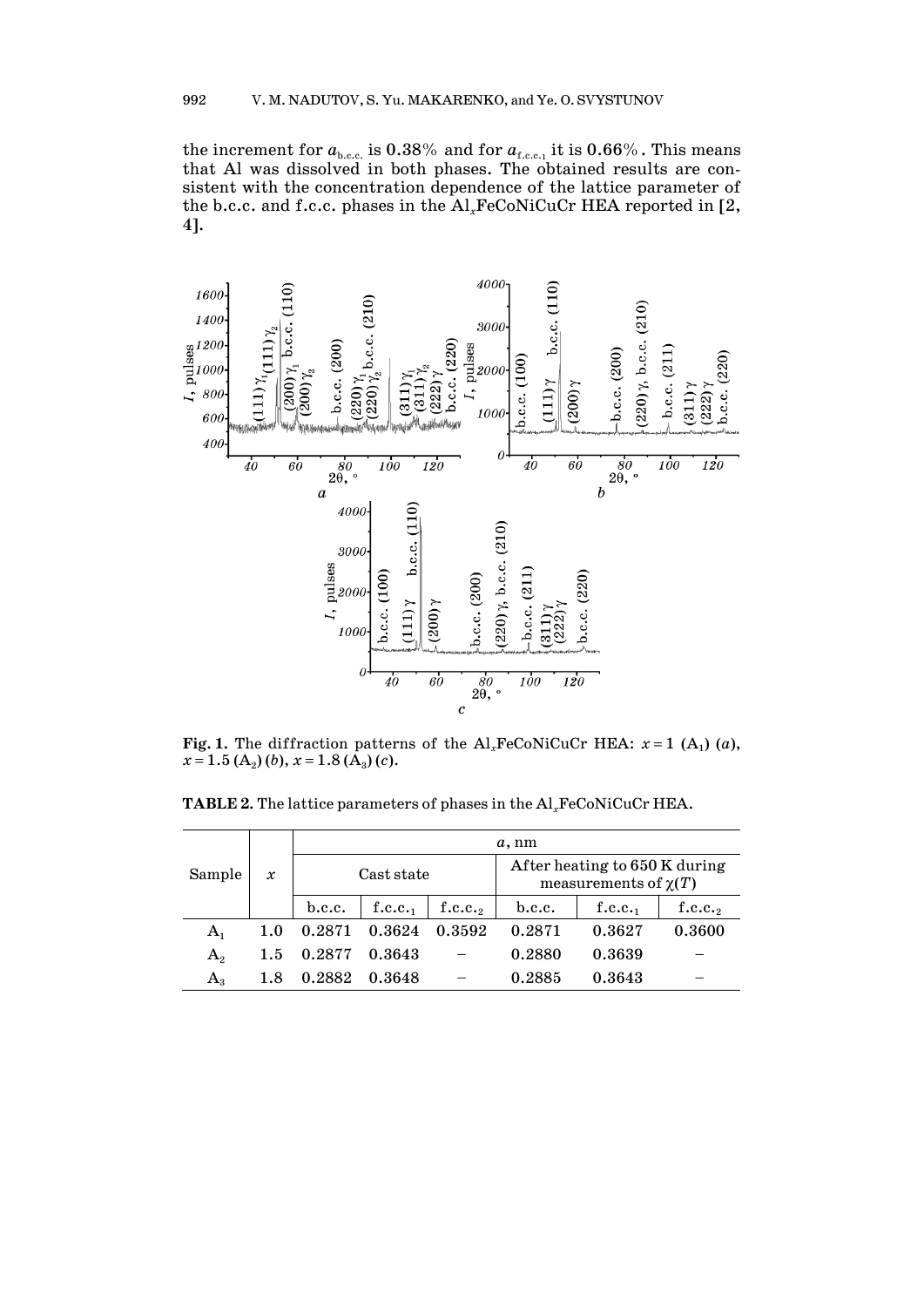#### **3.2. Magnetic Properties**

Two-phase state of the HEA is reflected in behaviour of the magnetic properties. The Curie temperature of the HEA was estimated upon the temperature dependence of the magnetic susceptibility  $\chi$  (Fig. 2). Note that the magnetic transition in all samples occurs in broadened temperature range. For the equimolar alloy  $A_1$ , the Curie temperature  $T_{C1} = 352$  K (Fig. 2, *a*). This is close to that obtained upon magnetization curve for the as-cast HEA of similar composition [15] and lies between temperatures 200 K and 440 K obtained in [12] for the HEA Al<sub>x</sub>CoCrFeNi with  $x = 0.75$  and 1.25, respectively. However, this magnetic transition was not reported in work [14], where saturation magnetization of as-cast equimolar HEA *vs* temperature was analysed.

The Curie temperature  $T_{C1}$  decreases with the deviation from equimolar composition:  $T_{C1}$  = 282 K at the Al content  $x$  = 1.8 (Fig. 2,  $c$ , Fig. 3). This correlates with the reduction of the saturation magnetisation curve (Fig. 3). It is obvious since the crystal lattice constant of the



**Fig. 2.** The temperature dependence of the magnetic susceptibility  $\chi$  of the HEA Al<sub>x</sub>FeCoNiCuCr:  $x = 1(A_1)(a)$ ,  $x = 1.5(A_2)(b)$ ,  $x = 1.8(A_3)(c)$ . The temperature interval with the flattening of  $\chi(T)$  is denoted by vertical dash lines.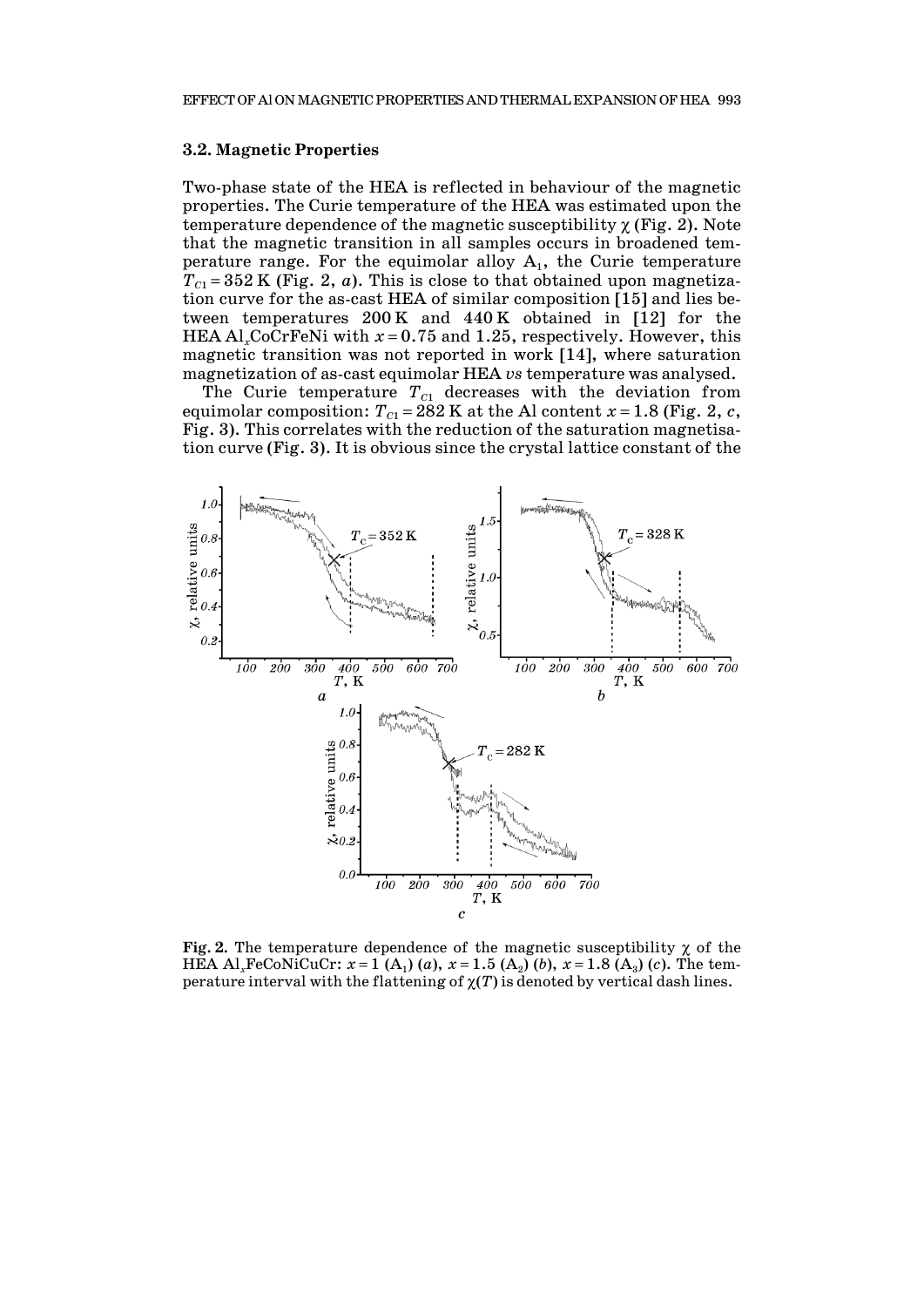

**Fig. 3.** The Curie temperature and the saturation magnetisation of the HEA Al*x*FeCoNiCuCr *vs* Al content.

alloy growths with the addition of Al content (Table 2) that results in weakening exchange interaction.

The slope of the heating curve  $\chi(T)$  for the equimolar HEA  $A_1$  above 400 K slightly decreases (Fig. 2, *a*). The complete flattening of the  $\chi(T)$ curve arises for the  $A_2$  alloy ( $x = 1.5$ ) within the temperature range of 350—550 K (Fig. 2, *b*). At the same time, the curve flattening for the HEA  $A_3$  ( $x = 1.8$ ) starts at 300 K and this dependence  $\chi(T)$  even slightly increases at 400 K (Fig. 2, *c*). The flattening temperature interval is gradually narrowed. At the following elevating temperature above 550 K and 400 K for the alloys  $A_2$  and  $A_3$ , respectively, a further dramatic reduction of the magnetic susceptibility occurs (Fig. 2, *b*, *c*).

Since changes in the  $\chi(T)$  curves are observed at relatively low temperatures, at which structural phase transformations do not occur [4, 14, 16], one can assume that at least two magnetic transitions in the studied HEA are realized. The magnetic nature of the observed changes against temperature is supported by almost reversible behaviour of the cooling curves (Fig. 2). Although the Curie point  $T_{c1}$  of the alloys was determined relatively simple, it was difficult to estimate the second temperature  $T_{c2}$  using available  $\chi(T)$  data. At the same time, two magnetic transitions comply with the X-ray diffraction data regarding two phase states (Fig. 1). In order to determine distinctly these magnetic transitions, the temperature dependence of the saturation magnetization  $\sigma_s$  of the as-cast equimolar HEA (A<sub>1</sub>) was measured in magnetic field of  $800 \text{ kA-m}^{-1}$  (Fig. 4). Two magnetic transitions at  $T_{C1}$  = 440 K and  $T_{C2}$  = 925 K were detected. In this experiment, the Curie temperature  $T_{C_1}$  is higher than that derived from magnetic suscep-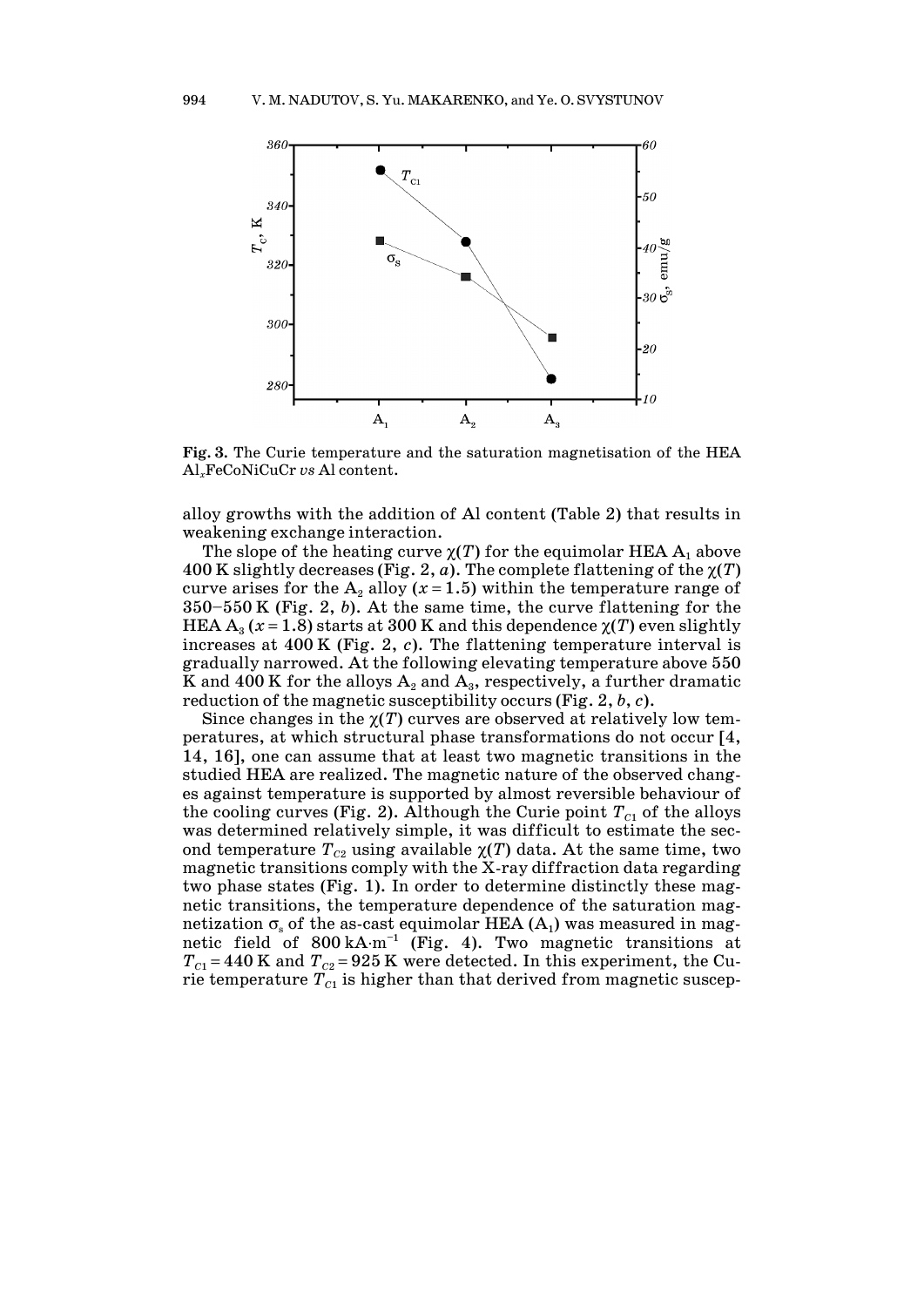

**Fig. 4.** The saturation magnetization of the as-cast equimolar Al*x*FeCoNiCuCr HEA  $(A_1 x = 1)$  *vs* cooling temperature. Vertical dash lines denote the Curie temperatures.

tibility curve (Fig. 2) that results from the effect of relatively large magnetic field.

 Based on the investigations in details by TEM of the equimolar AlFeCoNiCuCr HEA, it was shown [7, 9] that as-cast alloy is not uniformly distributed solid solution and comprised several b.c.c. and f.c.c. phases, which differ from each other by both composition and type of atomic ordering. It is unlikely that a plate-like Cu-rich (of *B*2 structure) and rhombohedron-shaped Cu-rich precipitates (of  $L1_2$ structure, f.c.c.<sub>1</sub> and f.c.c.<sub>2</sub>) in dendrite and interdendrite regions containing small amounts of magnetics [7] could considerably contribute to the magnetic behaviour of the HEA. Along with those, the Al—Nirich plates of *B*2 structure and Cr—Fe-rich interplates of b.c.c. structure [7, 16] may show ferromagnetism and different Curie points.

 As reported in [9], the NiAl intermetallic is weak magnetic phase in HEA. Moreover, Ni-Al alloy shows ferromagnetism, and the concentration of 25%Al provides the Curie temperature 343 K [18], which is close to the obtained  $T_{C1} = 352$  K for the as-cast equimolar HEA (Fig. 2). Weak discrepancy between these values was expected because the elements Co, Fe, Cr are not uniformly distributed in the studied HEA, particularly, in the Al—Ni-rich regions [7, 16]. Due to that, the magnetic transition nearby  $T_{c1}$  is rather broad and smeared (Fig. 2,  $a$ , Fig. 4).

Along with that, the second Curie temperature  $T_{C2}$  of the as-cast HEA alloy most probably resulted from existence of Cr—Fe-rich regions. In fact, as assumed in [9], the  $(\alpha$ -Fe, Cr) solid solution is magnetic phase in as-cast HEA. In addition, it was reported in [16] that the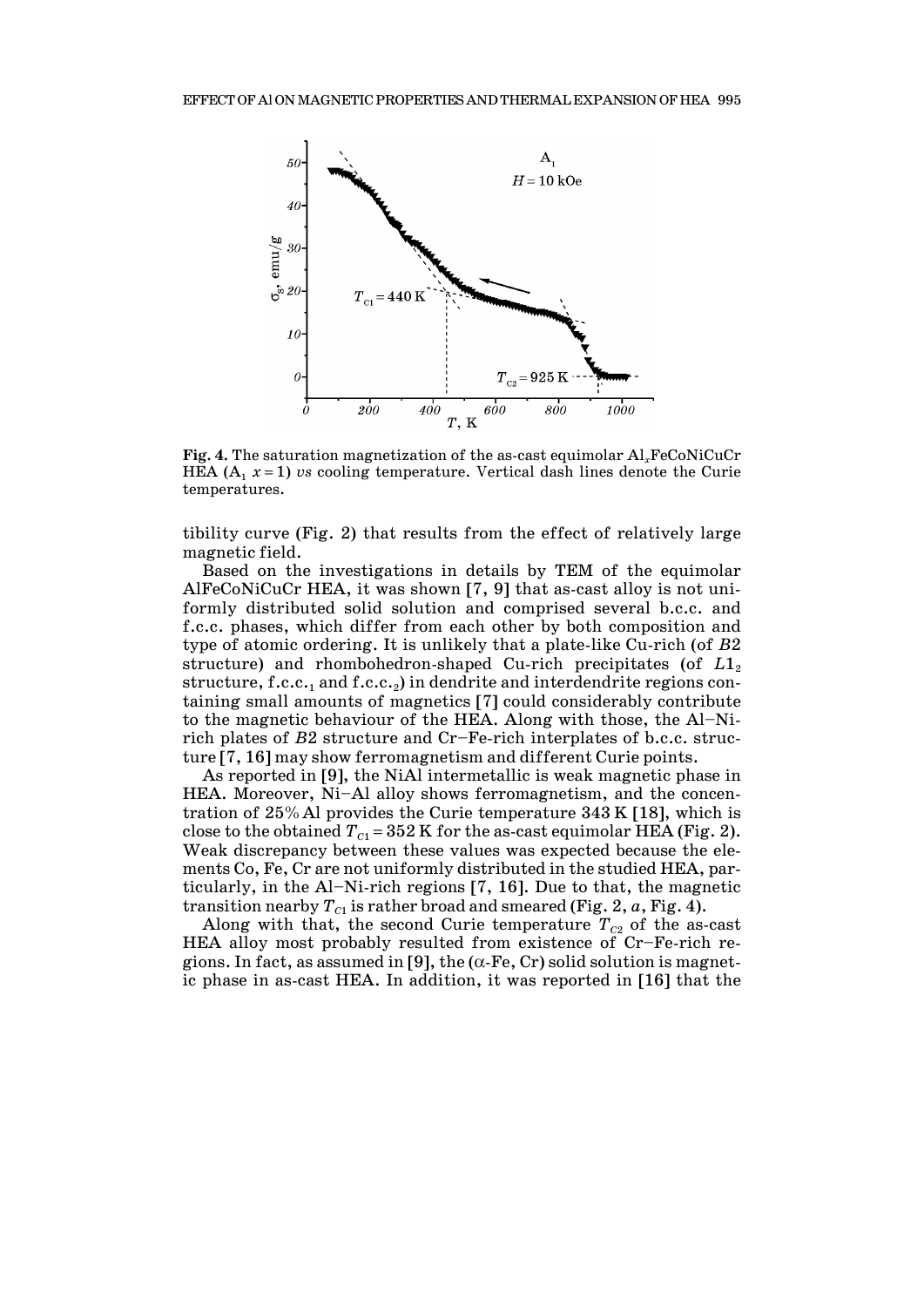ferromagnetic behaviour of the HEA results from spinodal decomposition of Fe and Cr in Fe—Cr-rich regions on a scale of few nanometres. This complies with the data [19] that two-phase microstructure (Ferich  $\alpha_1$ - and Cr-rich  $\alpha_2$ -phases) on the nanometre scale formed during spinodal decomposition determines magnetic properties of ternary Fe— Co—Cr alloys.

A weak irreversibility of the cooling curves  $\chi(T)$  as compared to the heating ones is observed (Fig. 2). Since samples were heated to 650 K during measurements that was lower than the miscibility gap of spinodal decomposition  $(871-913 \text{ K})$  [4, 16] and the phase transformation [14], this irreversibility results from diffusion processes and atomic redistribution in a solid solution at heating influencing on interatomic distance and, consequently, on exchange interaction. In fact, the lattice constants  $a$  of the f.c.c.<sub>1</sub> and f.c.c.<sub>2</sub> phases in equimolar HEA  $(x=1)$  increased after the magnetic susceptibility measurements by approximately 0.1% and 0.2%, respectively, and the difference between them gradually decreases. The lattice constants of the phases in the  $A_2$  ( $x = 1.5$ ) and  $A_3$  ( $x = 1.8$ ) alloys are also changed after the measurements of the  $\chi(T)$  dependence (see Table 2).

 The saturation magnetization of the Al*x*FeCoNiCuCr HEA was taken from the dependences of the magnetization at  $T = 293$  K against magnetic field (Fig. 5). It is noteworthy that the considerably low saturation magnetization  $\sigma_s = 41.3$  emu/g of the as-cast equimolar HEA A<sub>1</sub> ( $x = 1$ ) is compared to pure metals (Fe, Ni, Co) [20]. Moreover, the  $\sigma_s$  value de-



**Fig.** 5. Magnetization curves of the Al<sub>x</sub>FeCoNiCuCr HEA ( $x = 1$ , 1.5, 1.8) at room temperature. The extrapolated dashed lines denote saturation magnetization  $\sigma_{\rm s}$ .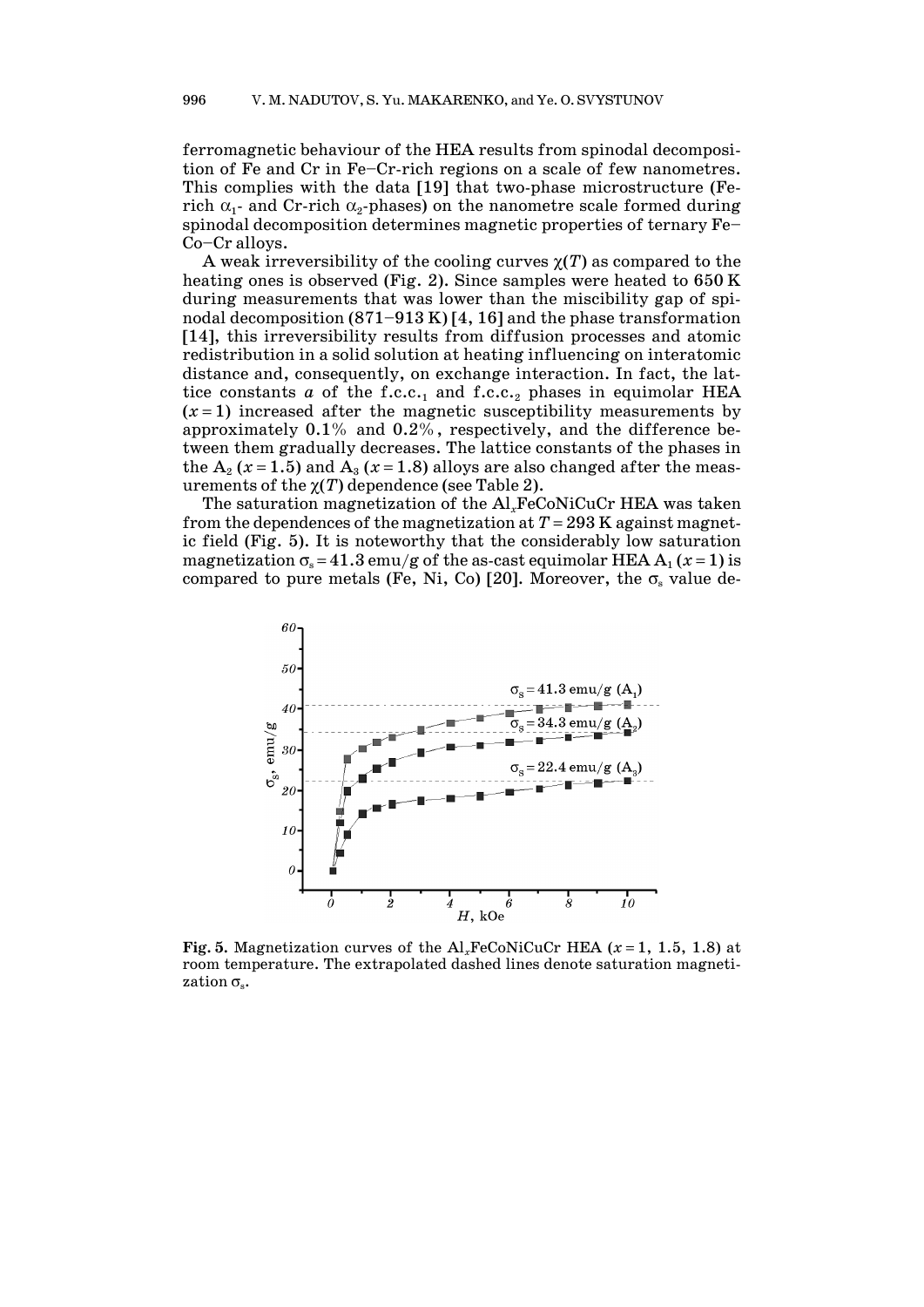clines as Al content increases:  $\sigma_s = 34.3$  emu/g for  $x = 1.5$  and  $\sigma_s = 22.4$ emu/g for  $x=1.8$  (Figs. 3, 5). The obtained result complies with the change of the Curie temperatures (Fig. 3). Low  $\sigma_s$  of as-cast HEA was also reported in [9, 14-16] and its reduction in annealed at  $1100^{\circ}$ C HEA with the Al content in the range  $1.25 \le x \le 2.0$  was revealed in [12]. Cause of the reducing ferromagnetism of the HEA is the weakening of the exchange interspin interaction due to increasing of the interatomic distance (Table 2) and screening by diamagnetic Al and Cu.

 Assuming the additive contribution of the magnetic moments of each metals, Fe ( $\mu = 2.2\mu_B$ ), Ni ( $\mu = 0.6\mu_B$ ), Co ( $\mu = 1.7\mu_B$ ), in ferromagnetism [20] and taking into account their total content  $\langle c_{\text{Fe,Ni},\text{Co}} \rangle \approx 50\%$ , an average magnetic moment of the HEA  $\langle \mu \rangle = 0.75 \mu_B$  was expected. However, taking into account the ratio  $\langle \sigma_s \rangle \approx 100 \langle \mu_{exp} \rangle$  [20] and the obtained data for  $\sigma_s$  (Fig. 5), the experimental value is  $\langle \mu_{exp} \rangle = 0.2$  $0.4\mu_B$ . The obtained  $\langle \mu_{\exp} \rangle$  complies with the low value of the most probable hyperfine magnetic field  $H = 13$  T derived in Mössbauer experiment for the  $\text{Al}_{1.5}\text{FeCoNiCuCr}$  alloy (Fig. 6). Taking into account the linear relationship between the hyperfine magnetic field and the magnetization,  $H[Oe] = A \langle M \rangle + B\mu_B$ , and the magnitude of coefficient  $B =$ 120 that denotes a field at iron nuclei induced by one Bohr magneton [21], the coefficient  $A = 13.2$  was estimated. In this case,  $\langle M \rangle = \rho \sigma_s$ , where  $\rho$  is the mass density 7.035 g/cm<sup>3</sup> for the Al<sub>1.5</sub>FeCoNiCuCr HEA.

 Wide distribution of the hyperfine magnetic fields 0—40 T (Fig. 6, *b*) points to existence of different atomic configurations in b.c.c. and f.c.c. phases of the HEA including nearest surroundings of Fe atoms by magnetic and nonmagnetic elements. In accordance with the Slater— Pauling diagram [21], the most probable atomic bonds are varied from the Fe–Co with the maximum  $\langle \mu \rangle$  and *H* to the Ni–Cu with the nearly zero values of these quantities. This complies with the idea [16] that



**Fig.** 6. <sup>57</sup>Fe Mössbauer spectrum of the HEA Al<sub>x</sub>FeCoNiCuCr ( $x = 1.5$ ) (*a*) and distribution of the hyperfine magnetic fields on Fe nuclei (*b*).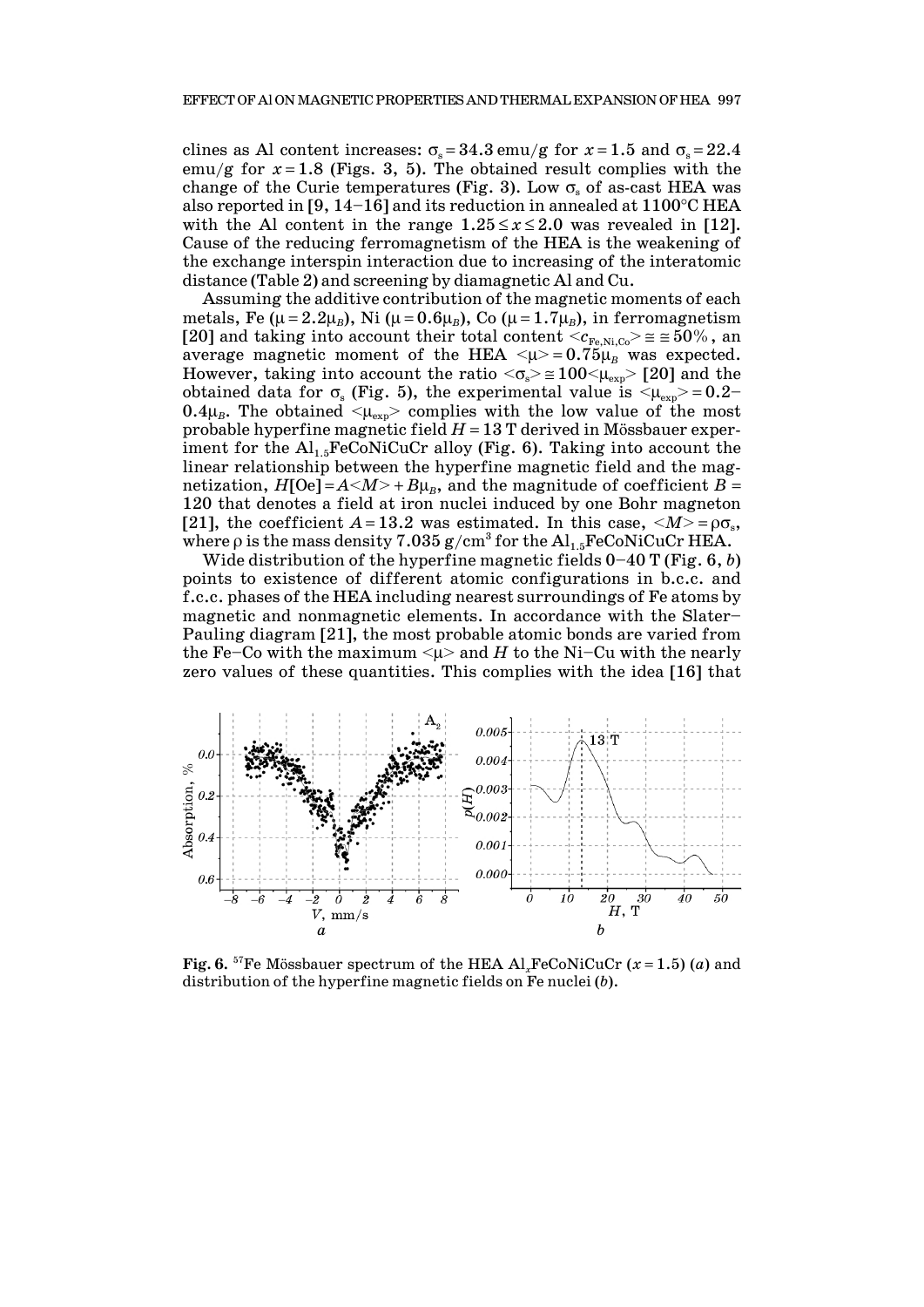there are regions in HEA decompose into ferromagnetic Fe—Co-rich and antiferromagnetic Cr-rich domains.

## **3.3. Thermal Expansion**

The temperature dependences of thermal expansion coefficient (TEC)



**Fig. 7.** The TEC of the  $Al_xFeCoNiCuCr$  HEA:  $x = 1$  (A<sub>1</sub>) (a),  $x = 1.5$  (A<sub>2</sub>) (b),  $x = 1.8$  (A<sub>3</sub>) (*c*).

**TABLE 3.** The thermal expansion coefficient of the Al*x*FeCoNiCuCr HEA.

|                | $\boldsymbol{x}$ | $\alpha$ , $K^{-1}$      |                          |                           |  |  |  |
|----------------|------------------|--------------------------|--------------------------|---------------------------|--|--|--|
| Sample         |                  |                          | $200 - 500$ K            | $135$ – $545\,\mathrm{K}$ |  |  |  |
|                |                  | $\alpha_{\min}$          | $\alpha_{\rm max}$       | $<\!\!\alpha\!\!>$        |  |  |  |
| $A_1$          | 1.0              | $11.4 \cdot 10^{-6}$     | $14.8 \cdot 10^{-6}$     | $12,3.10^{-6}$            |  |  |  |
| $A_{2}$        | $1.5\,$          | $11.8 \cdot 10^{-6}$     | $14.5 \cdot 10^{-6}$     | $12,4.10^{-6}$            |  |  |  |
| $\rm A^{}_{3}$ | 1.8              | $11.5 \!\cdot\! 10^{-6}$ | $14.5 \!\cdot\! 10^{-6}$ | $12,4.10^{-6}$            |  |  |  |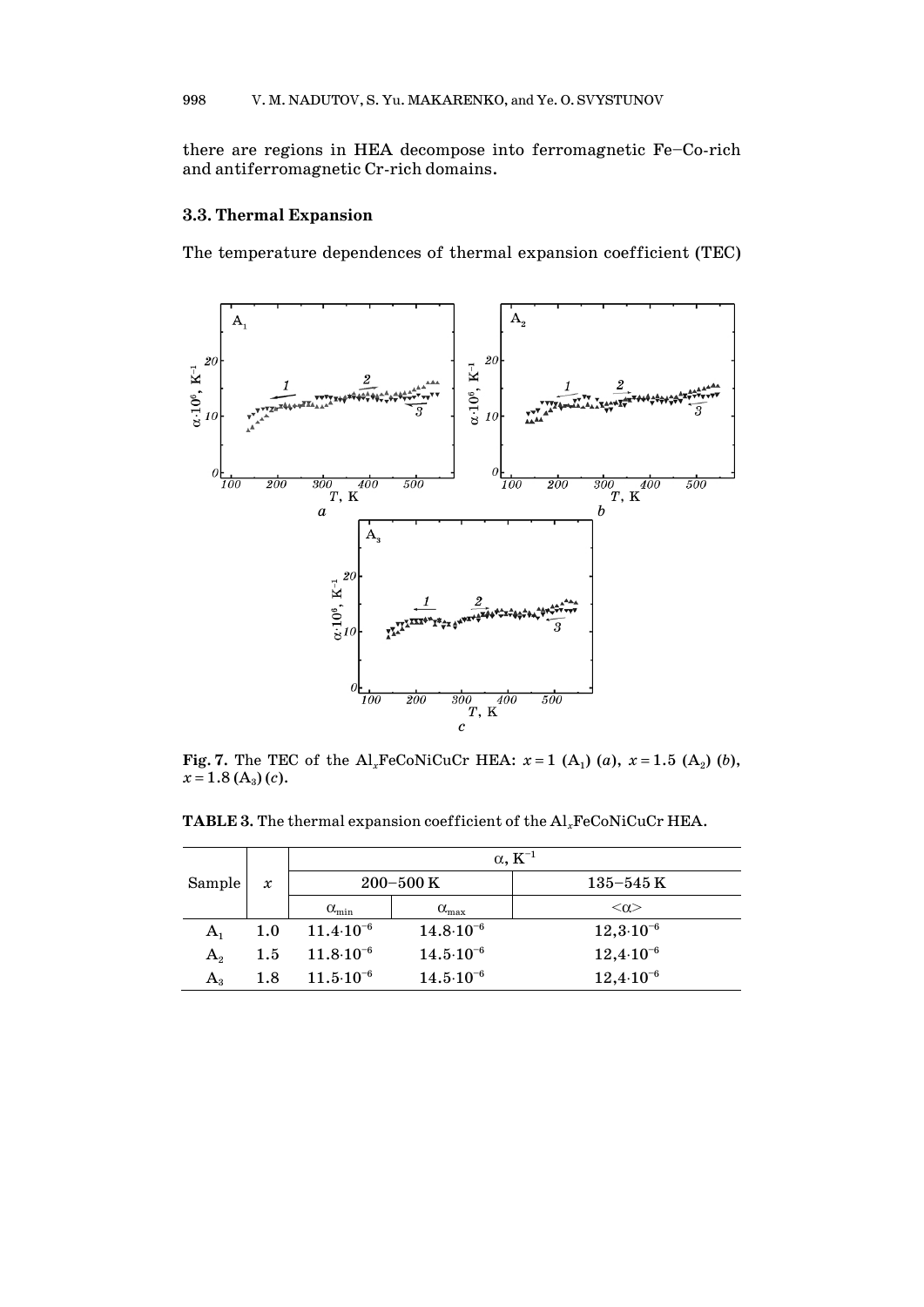of the investigated HEA in temperature range  $(135-545)$  K are presented in Fig. 7. The minimal and maximal values of TEC in the temperature range 200—500 K and its average values within the range 135—545 K are summarized in Table 3. The close values of TEC for all studied HEA indicate similar their thermal expansion behaviour in the considered temperature range. This is not consistent with the data reported in [17] that  $\alpha$  decreases with the increasing Al content. The disagreement is explained by special thermal treatment of HEA before measurements and higher temperatures range for measurements in [17] as compared to those in our case.

 It should be noted that the TEC of all investigated HEA at 300 K has approximately the same value  $12.0 \cdot 10^{-6}$  K<sup>-1</sup> that very differs from  $\alpha$  of pure metals Al, Cu, Cr, but close to this value for Fe, Co, Ni and the alloys on their basis, in particular ferrite steels [22, 23]. This fact means that the Al*x*FeCoNiCuCr HEA can be connected with steel items or deposited as coatings on their surfaces to increase hardening and wear resistance.

### **4. CONCLUSION REMARKS**

The broadened temperature range of the magnetic transition and wide distribution of the hyperfine magnetic fields  $(0-40 \text{ T})$  on Fe nuclei was found out that points to inhomogeneous magnetic order in the as-cast equimolar Al<sub>x</sub>FeCoNiCuCr ( $x=1$ , 1.5, 1.8) HEA resulting from their two-phase state and inhomogeneous atomic distribution in a solid solution containing Al—Ni-, Fe—Cr-, Fe—Co-, Ni—Cu-rich atomic configurations.

The Curie temperature  $T_c = 352$  K and the saturation magnetization 41.3 emu/g of the as-cast equimolar HEA are much lower as compared to those for pure metals and these quantities decreased to 282 K and 22.4 emu/g, respectively with the increasing Al concentration. The estimated average magnetic moments of the as-cast Al*x*FeCoNiCuCr HEA are  $0.2 - 0.4 \mu_B$ .

 An average thermal expansion coefficient of the studied HEA for the temperature range of 135-545 K is  $<\!\alpha\!\geq 12.4\cdot 10^{-6}\,\mathrm{K}^{-1}$ , and it is principally independent on Al content for  $x = 1, 1.5, 1.8$ . In a temperature range of 200–500 K, the value of  $\alpha$  is changed within the narrow interval  $11.4-14.8\cdot10^{-6}$  K<sup>-1</sup> that close to that for ferrite steels and points to opportunity to apply the Al*x*FeCoNiCuCr HEA as a materials for deposition of hardened and wear resistant coatings.

 The authors expressed their gratitude to V. P. Zalutskii for X-ray measurements and to T. V. Efimova for the measurements of field dependence of the magnetization of HEA.

 The work was done with the financial support of the competitive project 22/15-N of the targeted comprehensive program of fundamen